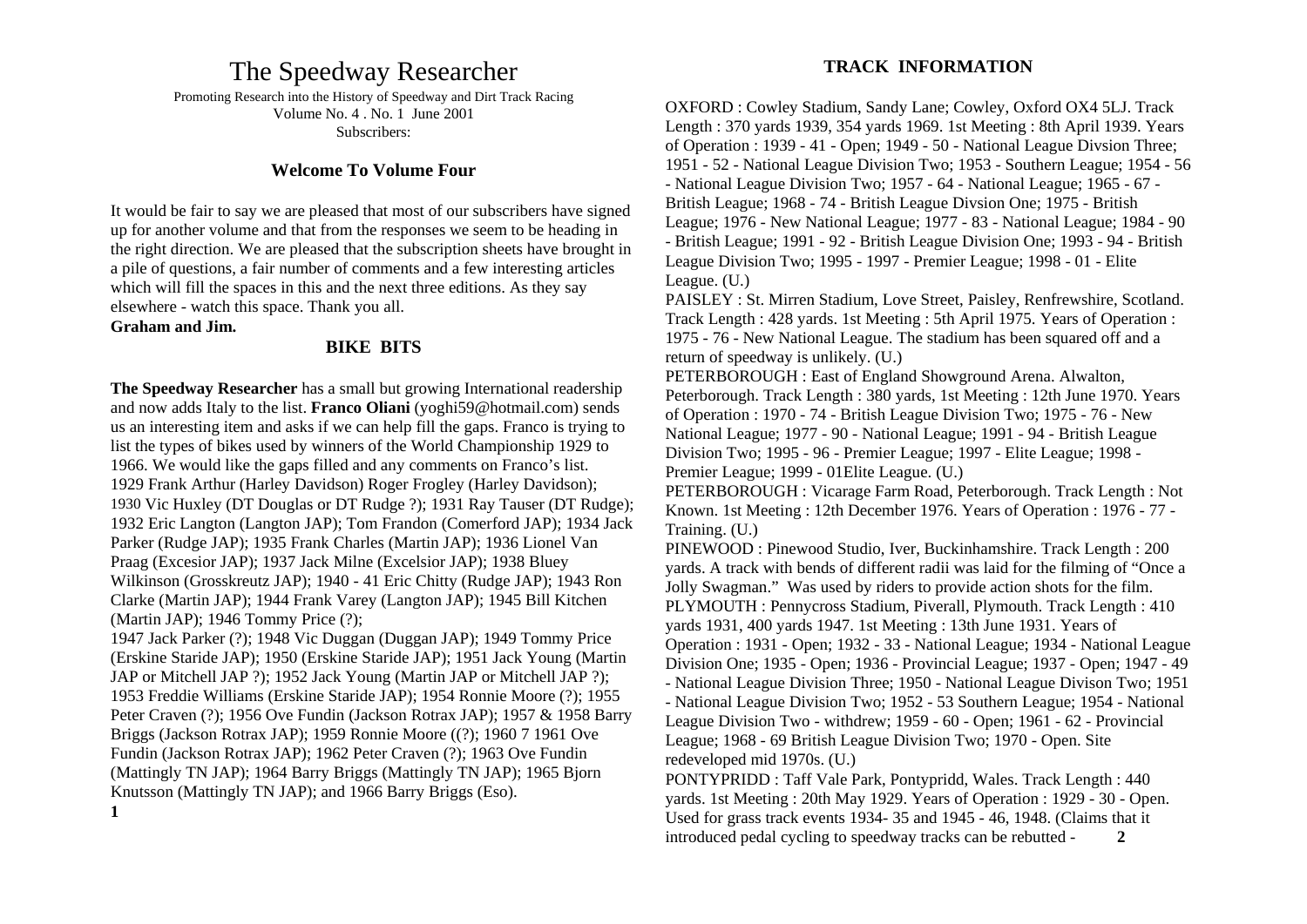Marine Gardens did it in 1928.) Another hazy venue with good newspapercoverage which needs research. Now a rugby stadium. (U.) POOLE : Poole Stadium, Wimbourne Road, Poole. Track Length : 420 yards 1948 - 57 has changed over the years. 1st Meeting : 26th April 1948. Years of Operation : 1948 - 51 - National League Division Three; 1952 - 55 - National League Division Two; 1956 - National League Division One; 1957 - 59 - National League; 1960 - 64 - Provincial League; 1965 - 67 - British League; 1968 - 74 - British League Division One; 1975 - 84 - British League; 1985 - 90 - National League; 1919 - 94 - British League Division One; 1995 - 96 - Premier League; 1997 - 01 - Elite League. Track has undergone a number of changes over the years as the stadium has been redeveloped to include and vary a dog track. (U.)

PORTMARNOCK : Portmarnock Raceway, Dublin. Track length : Not Known. 1st Meeting : Not Known. Years of Operation : 1970 - Training; 1986 - Long Track. Half mile long track staged 10.9.1986. (N.)

PORTSMOUTH : Wessex Stadium, Copner Gardens, Portsmouth. Track Length : 382 yards. 1st Meeting : 10th August 1929. Years of Operation : 1929 - 30 - Open. (U).

PORTSMOUTH : Target Road, Tipner, Portsmouth. Track Length : 300 yards. 1st Meeting : Not Known. Years of Operation : 1935 - League - Hackney v Harringay as neutral venue; 1937 - Charity Meeting. (U).

Portsmouth - Wymering was a scrambles track and grass speedway. 1928 - 31. Needs some research.

PRESTATYN : Prestatyn Raceway, Prestatyn, North Wales. Track Length : 800 yards. 1st Meeting : Not Known. Years of Operation : 1967 - 72 Long Track Meetings. (U).

PRESTON : Farringdon Park, New Hall Lane, Preston. Track Length : 440 yards 1929, 413 1930. 1st Meeting : 29th March 1929. Years of Operation : 1929 - English Dirt Track League; 1930 - 31 - Northern League; 1932 - Open. Subject of recent publication and work by editor Graham Fraser. Now a housing site. (U.)

RAINHAM : Chadwell St. Mary, near Grays. Track Length : 280 yards. 1st Meeting : Not Known. Years of Operation : 1950 - 53 - Training. (N.) RAYLEIGH : Weir Stadium, Arterial Road, Rayleigh. Track Length : 385 yards 1948 365 yards. 1st Meeting : 24th July 1948. Years of Operation : 1948 - Open; 1949 - 51 - National League Division Three; 1952 - 53 - Southern League; 1954 - 56 - National League Division Two; 1957 National League & Southern League (Home of Southern Rovers); 1958 - Training; 1959 - Open; 1960 - 61 - Provincial League; 1962 - Training; 1963 - Provincial League; 1964 - Metropolitan League; 1965 - Open; 1966 - Training; 1968 - 73 - British League Division Two. Reports of events at "Rayleigh Stadium" in 1933 have

**3** not been verified. A track called Central Speedway (Grass?) existed at Laindon pre - war. This needs some newspaper research. READING : Smallmead Stadium, Bennett Road, Reading. RG2 0JL. Track Length : 336 yards. 1st Meeting : 28th April 1975. Years of Operation : 1975 - 90 - British League; 1991 - 94 - British League Division One; 1995 - 01 - Premier League. Purpose built stadium. (U,) READING : Smallmead Stadium Training Track, Bennett Road, Reading. Track Length : Not Known. 1st Meeting : Not Known. Years of Operation : 1991 - 01 - Training and Open events. Superb looking little purpose built circuit located adjacent to 1st/2nd bend of stadium. (N.) READING : Tilehurst Stadium, Oxford Road, Reading. Track Length : 360 Yards. 1st Meeting : 17th June 1968. Years of Operation : 1932 - Grass Track; 1968 - 70 - British League Division Two; 1971 - 1973 - British League Division One. Stadium site redeveloped for industrial units. RINGWOOD : NEW : Matchams Park, Hurn Road, Ringwood, Nr Bournemouth. Track Length : 385 yards 1950, 375 yards. 1st Meeting : Not Known. Years of Operation : 1950 - Training; 1951 - 53 - Open; 1954 - Southern Area League; 1955 Southern Area League - withdrew June; 1972 - Training; 1973 - Training & Open; (1988 - 89 - Mini Long Track) 1989 - 90 Training; (1990 - 93 - Mini Long Track); 1993 - Training. (U.) RINGWOOD : OLD Matchams Park, Hurn Road, Ringwood, Nr Bournemouth. Track Length : Not Known. 1st Meeting : Not Known. Years of Operation : 1937 - 1939 - Amateur Open. ROCHDALE : The Athletic Grounds, Milnrow Road, Rochdale. Track Length : 441 yards 1928, 418 yards. 1st meeting : 18th August 1928. Years of Operation : 1928 - Open; 1929 - English Dirt Track League; 1930 - Northern League; 1970 - 71 - British League Division Two. Stadium site cleared and redeveloped as a supermarket. (U.) ROCHESTER : City Way, Rochester, Kent. Track Length : 355 yards. 1st Meeting : Poss 1st August 1932. Years of Operation : 1932 - 34 - Open; 1969 - Demonstration Event; 1971 - Grass track. Stadium demolished in 1980. Team of 1969 raced four away fixtures in British League Division Two then transferred to Romford. (U.) ROMFORD : Brooklands Stadium, Brooklands Road, Romford. Track Length : 375 yards. 1st Meeting : 29th May 1969. Years of Operation : 1969 - British League Division Two - replaced Rochester; 1970 - 71 - British League

Division Two. Track was closed down after a court action over the noise. RYDE : Ryde Stadium or Smallbrook Stadium, Ryde, Isle of Wight. Track Length : 396 metres. 1st Meeting : 13th May 1996. Years of Operation : 1995 - Noise Tests; 1996 - Conference League; 1997 - Premier League and Conference League; 1998 - 01 - Premier League. Nicknames : CL - Wight Wizards and PL - Isle of Wight Islanders. (N.) **4**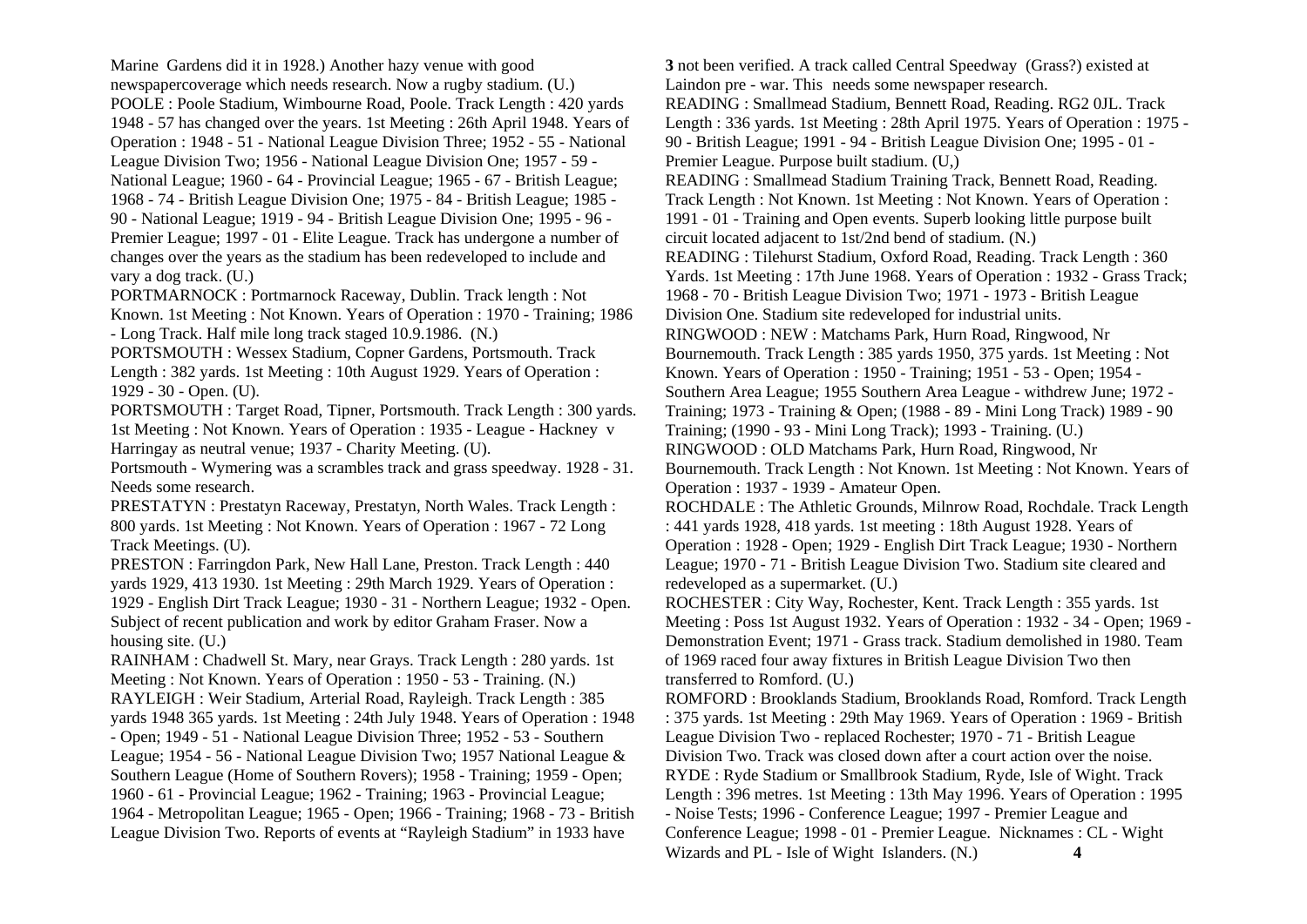#### **SOUTHAMPTON 1928 - 1929**

**Eric Watson** replies to **Vic Butcher**'s article (Vol 3,No 3). Vic's article was very interesting, and I concur with most of it, but this is to expand on a few points and respond to some of his queries. Firstly he's right Alec Bennett only did a trial spin at Banister Court on 29 September 28, and never took up Dirt Track racing, he stayed with Road Racing having won the Isle of Man Senior T.T in 1922 and the Junior T.T in the summer of 1928. For Southampton's 1st season he was Clerk of the Course and Technical Advisor to all racing events at the Stadium. Other Southampton T.T riders who did take up Dirt Track racing were - Eric Fernihough and Cecil Barrow. Many thanks Vic for the Heat points format of "2 for 1st and 1 for 2nd". For the Final meeting on 17 Nov 1928 using Vic's format the result of '19-8' consolidates exactly. In 1929 Southampton did race twice a week - Saturdays, were Open or Tournament meetings and Wednesdays were usually for League matches. Reference their League match against Stamford Bridge, with Southampton nominating 2 reserves, who both rode in the match. This was the first season of League racing, which Stamford Bridge would eventually win with Southampton the runners-up. The match on 17 July was of great significance, as it was to be Stamford Bridge's first defeat of the season. The "Saints" being the first team to beat them - winning the match by 33 to 30 points. For the 1st five Heats racing was very close with a score of 18 to 17 in Stamford Bridge's favour at the end Heat 5. In Heat 6, Jimmy Hayes & Ernie Rickman for 'Saints' were well in front of the visitors till near the end of the last lap, then Jimmy Hayes's machine suddenly twisted throwing him upwards and then down on top of his bike. Ernie Rickman close behind couldn't avoid him and ran over him. The Stamford Bridge (SB) pair romped past to an easy 1st & 2nd place. Rickman managed to push his wrecked bike home for the 3rd place point. But Jimmy Hayes was rushed off to Hospital. This now put the visitors ahead by 24 to 18. Thankfully in Heat 7 Eric Lister & Vic Collins got 1st & 2nd places to recover the situation for the 'Saints', back to a 1 point difference 24 - 25 to (SB). Now at Heat 8, there was no Jimmy Hayes who was in Hospital and Ernie Rickman's bike is wrecked - so 'Saints' had to rely upon both of their Reserves [Clarrie Eldridge & Cecil Bounds] instead. They both make a good start with Eldridge leading the field until the 3rd lap, when the (SB) rider Bert Bolt manages to speed past him to win, the two hold grimly onto 2nd & 3rd places so gaining vital precious points. So (SB) now lead 29 to 27 with one heat to go. In the last Heat 'Saints' only need 1st & 3rd places to win the match, and Tommy Cullis & Col Stewart go all out in the final race gaining 1st & 2nd and clinching victory for the 'Saints' and thus ending **5** 

Stamford Bridge's "unbeaten" run. Note : Points scoring format in 1929 was 4 - 1st, 2 - 2nd & 1 - 3rd. (Details from Southern Echo dated 18 July 1929).

## **Cumbrian Dirt Track Activity (Part 2)**

In Vol 3 No.4 we started **Adrian Pavey**'s article on pre war activity in Cumbria. We have held over Part 2 to Vol 4 No 2 due to lack of space to complete the article in this edition.

## **AN A - Z LIST OF SPEEDWAY PUBLICATIONS**

There are a vast number of publications on speedway and dirt track racing. In this article we start to serialise a list compiled by **Graham Fraser** which should be a useful set of references. Please let Graham know if he has missed out any items.

| Title                                              | Author                                  | Year |
|----------------------------------------------------|-----------------------------------------|------|
| 1927 - 1990 Western Australia Solo                 |                                         |      |
| <b>Champions of Claremont Speedway</b>             | <b>Geoff Miller</b>                     | 1990 |
| 1931 Fixture List                                  | National SpeedwayAssociation (Northern) | 1931 |
| 1974 Speeedway World Final Souvenier Martin Rogers |                                         | 1974 |
| 1977 Speedway Yearbook                             | Peter Oakes                             | 1977 |
| 1978 Speedway Yearbook                             | Peter Oakes                             | 1978 |
| 1979 Speedway Yearbook                             | Peter Oakes                             | 1979 |
| 1980 Speedway Yearbook                             | Peter Oakes                             | 1980 |
| 1981 Speedway Yearbook                             | Peter Oakes                             | 1981 |
| 1982 Speedway Yearbook                             | Peter Oakes                             | 1982 |
| 1986 Speedway Yearbook                             | Peter Oakes                             | 1986 |
| 1988 Speedway Star Annual                          | Speedway Star                           | 1988 |
| 1990 Speedway Yearbook                             | Peter Oakes                             | 1990 |
| 1990 World Speedway Yearbook                       | Martin Kellaway                         | 1990 |
| 1991 Speedway Yearbook                             | Peter Oakes                             | 1991 |
| 1993 Speedway Yearbook                             | Peter Oakes                             | 1993 |
| 1997 World Championship Yearbook                   | Harry Susemilil                         | 1998 |
| 2n & 3rd Division Speedway Handbook Track News     | 1949                                    |      |
| 50 Golden Years of Speedway                        | Dave Lanning                            | 1978 |
| 50 Years of Oxford Speedway                        | Gaisford & Cross                        | 1989 |
| 50 Years of Swindon Speedway                       | Glynn Shailes & Robert Bamford          | 1999 |
| A Dangerous Life                                   | Chum Taylor / Geoff Miller              | 1986 |
| A Fistful of Twistgrip                             | John Chaplin                            | 1995 |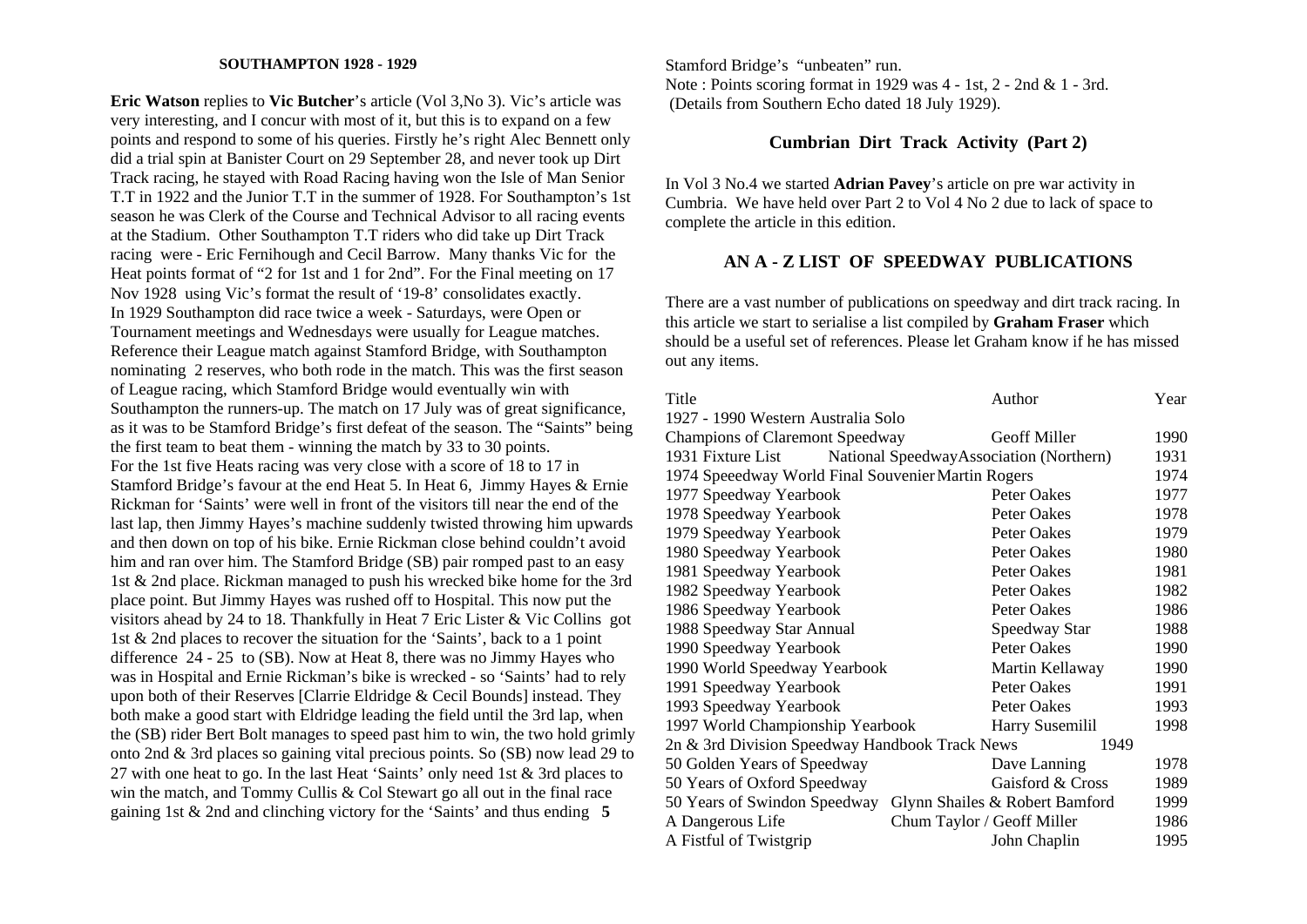| A History of Reading Speedway Robert Bamford & Dave Stallworthy |                                  | 2000  |  |  |  |  |
|-----------------------------------------------------------------|----------------------------------|-------|--|--|--|--|
| A Remarkable Year: A Review of Swindon's                        | Robert Banford                   | 2000  |  |  |  |  |
| Outstanding 2000 Campaign                                       |                                  |       |  |  |  |  |
| All Speedway No 1                                               | Eric Linden                      | 1952  |  |  |  |  |
| All Speedway No 2                                               | Eric Linden                      | 1952  |  |  |  |  |
| Among the Cinders: Speedway in Christchurch                     | Allan Batt (NZ) 1993             |       |  |  |  |  |
| Arnie; Testimonial Brochure                                     | Ed. Tony Robinson                | 1976  |  |  |  |  |
| Astorias Speedway Booklet 1952                                  | Len Went?/Astorias               | 1952  |  |  |  |  |
| Astorias Speedway Booklet 1953                                  | Len Went?/Astorias               | 1953  |  |  |  |  |
| Astorias Speedway Booklet 1954                                  | Len Went?/Astorias               | 1954  |  |  |  |  |
| Astorias Speedway Booklet 1955                                  | Astorias                         | 1955  |  |  |  |  |
| Astorias Speedway Booklet 1956                                  | Astorias                         | 1956  |  |  |  |  |
| Astorias Speedway Booklet 1957                                  | John Wicks/Astorias              | 1956  |  |  |  |  |
| Astorias Speedway Booklet 1958                                  | John Wicks/Astorias              | 1957  |  |  |  |  |
| At the Frying Pan Vol 1 (New Cross)                             |                                  | 1960  |  |  |  |  |
| Australian Speedway Season Review                               | The Broadsider                   | 1948  |  |  |  |  |
| Barry Briggs Speedway World                                     | Barry Briggs/ Philip Rising/MCN  | 1975  |  |  |  |  |
| Belle Vue Speedway 1948 Supporters'                             |                                  | 1948  |  |  |  |  |
| Pictorial Souvenier                                             |                                  |       |  |  |  |  |
| Belle Vue Speedway Souvenier                                    |                                  | 1932  |  |  |  |  |
| Belle Vue Speedway Souvenier Brochure                           |                                  | 1946  |  |  |  |  |
| Belle Vue Speedway Souvenier                                    |                                  | 1955  |  |  |  |  |
| Big Al: International Speedway Star                             | Alan Graham                      | 1987  |  |  |  |  |
| Birmingham Speedway Team 1946                                   | Birmingham Speedway Team         | 1946  |  |  |  |  |
| The Birth of Speedway in Swindon:                               | Robert Bamford2000               |       |  |  |  |  |
| Autodrome, Gorse Hill                                           |                                  |       |  |  |  |  |
| Bluey Wilkinson: World Champion                                 | Johnnie Hoskins                  | 1946  |  |  |  |  |
| Booey: Eric Boocock Testimonial Brochure                        | Ed: Dick Bott                    | 1975  |  |  |  |  |
| Boston Barracudas: A History from 1970-1984 Jeff Lukomiak       |                                  | ?1985 |  |  |  |  |
| Boston Speedway Celebration Yearbook 1973                       | Gordon Parkins 1973              |       |  |  |  |  |
| Boston Speedway Golden Jubilee Brochure                         | <b>Graham Brown</b>              | 1978  |  |  |  |  |
| Bradford Speedway Handbook 1993                                 | Keith Mcghie                     | 1993  |  |  |  |  |
| Brandon Bees Souvenier Photo Album                              |                                  | 1948  |  |  |  |  |
| Briggo: His Own Story                                           | <b>Barry Briggs</b>              | 1972  |  |  |  |  |
| Briggo's World of Speedway                                      | <b>Barry Briggs</b>              | 1973  |  |  |  |  |
| Bristol Bulldogs Special (Track Magazine)                       |                                  | 1946  |  |  |  |  |
| Bristol Evening World Speedway Annual 1947                      |                                  | 1947  |  |  |  |  |
| Bristol Evening World Speedway Annual 1948<br>Ed: Bob Hatsell   |                                  |       |  |  |  |  |
| Bristol Evening World Speedway Annual 1949                      |                                  |       |  |  |  |  |
| Bristol Evening World Speedway Annual 1950 Ed: Bob Hatsell      |                                  |       |  |  |  |  |
| Bristol Evening World Speedway Annual 1951                      |                                  | 1951  |  |  |  |  |
| <b>Bristol Speedway Handbook</b>                                | <b>Bulldog Breed Publication</b> | 1977  |  |  |  |  |

| British Speedway 40th Anniversary 1928-1968 VDTRA |                          | 1968 |
|---------------------------------------------------|--------------------------|------|
| British Speedway 1928 - 1988                      | <b>VSRA</b>              | 1988 |
| British Speedway 1988 (Statistical Report)        | Tony Loader              | 1989 |
| <b>British Speedway Conference</b>                | Graham Fraser &          | 1996 |
| League Handbook 1996                              | <b>Martin Somerville</b> |      |
| British Speedway Fours - Four Team Champs.        | <b>Maurice Jones</b>     | 1998 |
| <b>British Speedway Handbook</b>                  | Dave Stevens             | 1966 |
| To be continued.                                  |                          |      |

**Coventry's First Speedway : Lythall's Lane (Part Two)**  We continue **Colin Parker's** history of the pioneer Coventry venue. Keith MacKay, one of the top Australian tourists, was booked to challenge Arthur Jervis in the third meeting (of 1928) on 4th August. Unfortunately, Jervis, one of the sensations of the first two meetings, had been injured in a mid week fixture elsewhere. The rather small crowd was disappointed to hear this but found some consolation when it was announced that another local hero, Syd Jackson, would be making his first public appearance on a dirt track. And what a debut it was to be! Nineteen years old Sydney was already well known in Coventry as an excellent all round motorcyclist and he was destined to become become one of England's finest and most spectacular riders. He was a colourful, entertaining and somewhat volatile character who gained fame at the age of seventeen when finishing in eighth place in the 1926 Senior TT Race, and went on to compete very successfully in the following three years. In 1929 he finished sixth in the lightweight class, thirteenth in the junior and tenth in the senior class using JAP powered Montgomery machines. He was also an accomplished grass track rider, hill climber, trials and stunt rider. He was described in 1928 as the best centre forward in England in his other love, motor cycle football. Coventry Motor Cycle Football Club were by far the best English team and played their home matches at the Highfield Road football stadium in front of huge crowds.

Syd's family came from Leicestershire but his parents were now licencees of the City Mill Hotel, Cox Street in Coventry. Syd rode a well prepared 348cc AJS on the grass as well as for hill climbing and motor cycle football. It was this machine that he took to Foleshill for his first meeting on the cinders. He won his heat of the Junior Open Challenge Race (novice) by one and a half laps. He did not broadside but "rushed round at full speed correcting the tendency to skid" in 2 mins. 13.2 seconds. In his semi final "Jackson pushed off with amazing sang froid, cheerfull lost yards in so doing, then went after N.J. Lea (BSA) like a projectile, broadsiding past him on the second bend and won easily." Syd was learning the art of dracing quickly and his next events were the "experts" challenge races. In heat 3 **8**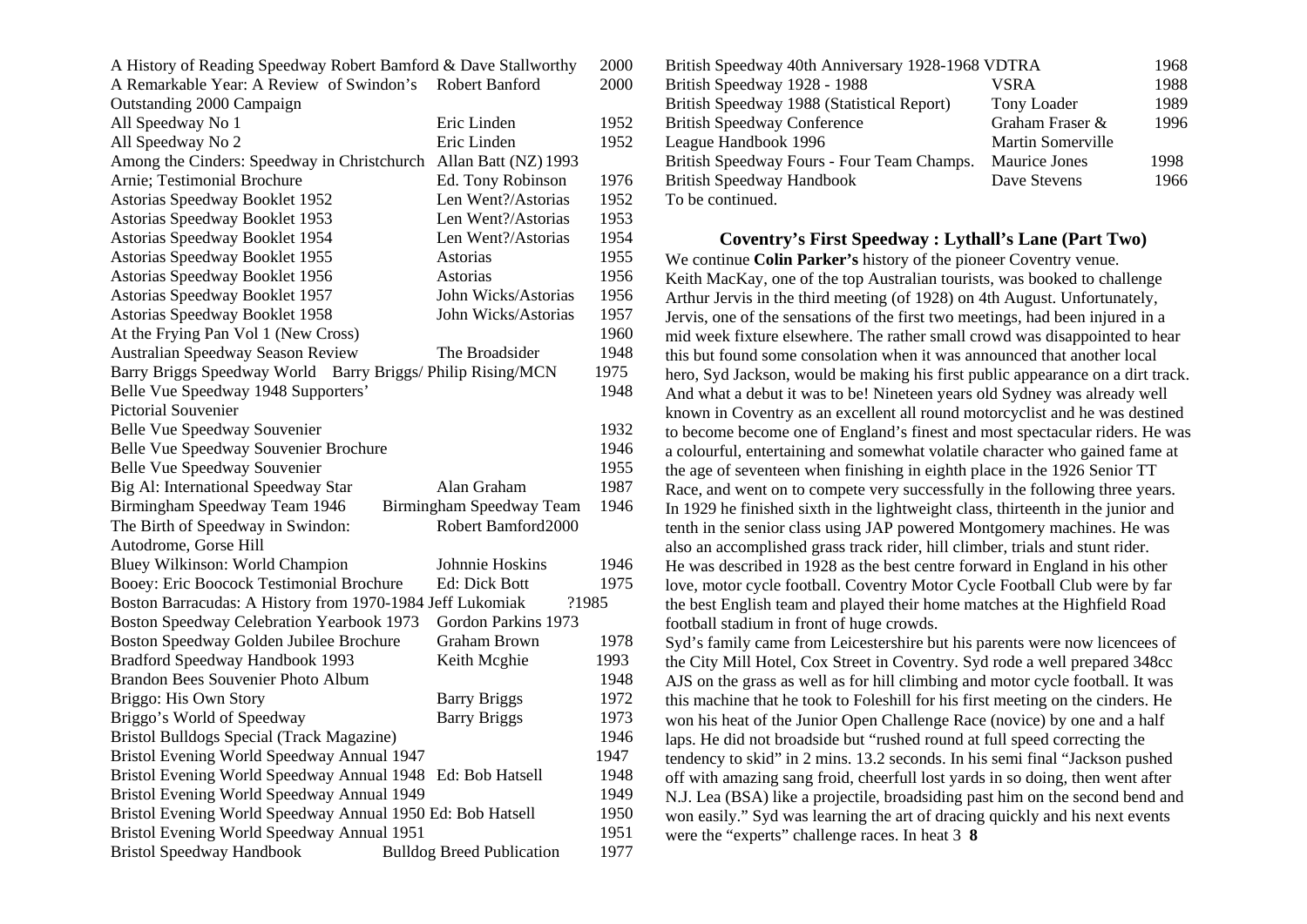"he was off first again on his thunderous AJS getting a big lead on the first bend by a vicious broadside. He was broadsiding like an expert now , and having lapped W.N. Meacham (Rudge Special) who fell twice, eased up and won hands down" in 2 mins 13.8 seconds. Semi finals and finals were not reported.

There was much better racing at the fourth meeting, in which Jackson lowered the five lap record to 2 mins 5.6 secs. C.F. (Squibb) Burton and Geoff Taylor of Manchester rode well; Dennis Brandish appeared on his 348 AJS but Keith MacKay was a big disappointment.

The fifth meeting, on 18th August, was notable for the first mention of "S. Farndon (New Imperial)" "S" is most likely a misprint of "F". It is true that Tom had a brother, Sid, but as far as I am aware, he was not dirt tracking at this time. (Sid did appear briefly in unlicensed meetings he promoted at Brandon in 1936.) Names were quite often mis-spelt by the local newspaper and other early reports around this time record "Fred" Farndon who was, in fact Tom, the young Foleshill lad who would become one of the greatest English speedway riders of the pre-war period before his tragic death at New Cross in 1935.

Syd Jackson was beaten by Clem Beckett of Manchester, who arrived at Coventry in an aeroplane. After the meeting Clem took off from Whitley airfield to fly back to Manchester in time to race in the evening events at White City.

(Beckett was quite a character and was variously billed as "Dare-Devil Clem Beckett" as well as "The Wild Blacksmith!" Clem had indeed been a shoeing blacksmith in his native Oldham and was a tough and fearless rider. He rode in a reckless, flat out manner taking risks that either won him races or left him in an untidy heap on the track! Crowds loved it and flocked to see him, especially at the northern tracks where he could command quite a substantial appearance fee. His appearance was described as "rather scruffy" but he was also described as "The Speed Ace of the North" who later toured the country with another new motor cycle craze, the Wall of Death.

Clem was also responsible for the first trade union for dirt track riders setting up the early version of the Speedway Riders' Association and was suspended by the ACU for doing so. This wonderful, unconventional, idealistic man lost his life fighting for democracy in someone else's country after he joined the International Brigade in the Spanish Civil War.

Another large crowd assembled for the sixth meeting in spite of the counter attraction of football at Highfield Road. The meeting was the familiar mixture

of junior, senior and challenge races which included, once again, A. W.

(Arthur) Jervis who won the Golden Gauntlet Final riding his Rudge Whitworth. Also riding was "F.Farndon" on a New Imperial and two Barnsley riders Joe Mitchell and G. Atkinson who met in a thrilling **9** 

challenege race for the honour of opposing Jack Adams of London. N. Lea (BSA) crashed into the fence and broke a wrist and Johnny Leete, who had started well in heat 5 of the Golden Gauntlet, failed to negotiate the first bend

on his Coventry Victor and scattered a group of officials on the infield. Eight thousand people saw Syd Jackson lower the track record yet again on 1st September when he won the Golden Helmet Final in 1 min 55 secs. New Zealander, Stewie St. George had been booked to appear but injured his knee on the way to the meeting. Cyril Lord (BSA), Squib Burton (Humber), Dennis Brandish (AJS) and Lew Lancaster (Velocette) all took part. Lew would give solid and loyal service to the Brandon Promotion over the next few years. The following week saw the successful dirt track debut of Coventry's popular TT rider, Wilmot Evans, who actually won the Golden Gauntlet in the absence of Arthur Jervis who had been slightly injured at Manchester White City the previous evening. Wilmot was a Triumph works-sponsored TT rider so, not surprisingly, it was a Triumph that he first used on the speedway track. Syd Jackson now mounted on his newly acquired dirt-track Rudge, again broke the track record and Buzz Hibberd gave the Coventry public their first sight of a Harley "Peashooter." Johnny Leete rode a Rudge model, recently won by Arthur Jarvis at a Manchester meeting.

The programme for 15th September reveals a total of twenty nine races and forty eight competitors. As well as the usual star local riders, Jackson, Jervis, Evans, and Burton the field included Norrie Isbister and George Cummings of Glasgow and a K.W. Oughton.

Ken Oughton was only sixteen years old and never destined to become a top rider. However Oughton was a determined young man and he pushed his under powered 172cc Francis Barnett Super Sports model to the stadium, raced his heats, then pushed it back home again. He also used to push the bike to the once a week evening practice sessions.

His racing helmet, bought at Lythall's Lane for 27/6 (£1.37.5) still exists. Helmets were rarely worn by ordinary road going bikers in these days and were not generally available in shops. Many bike riders of the day considered it to be "sissy" to wear a helmet but the Police suspected riders wearing helmets to be the "boy racers" of the day. Ken's leathers were of the finest quality, having been hand crafted by his tailor father. Oughton had been educated at Edgwick School where he was a classmate of the girl who would become Tom Fardon's wife, Audrey Gledhill.

Although the top stars were guaranteed generous appearance fees, ordinary mortals were paid only if they won a race. Many competitors would return home with nothing. They were, however, quite well insured. When Ken Oughton broke a finger in one of his crashes, and was unable to work, he received £5 per week from the track, a comfortable income in 1928. **10**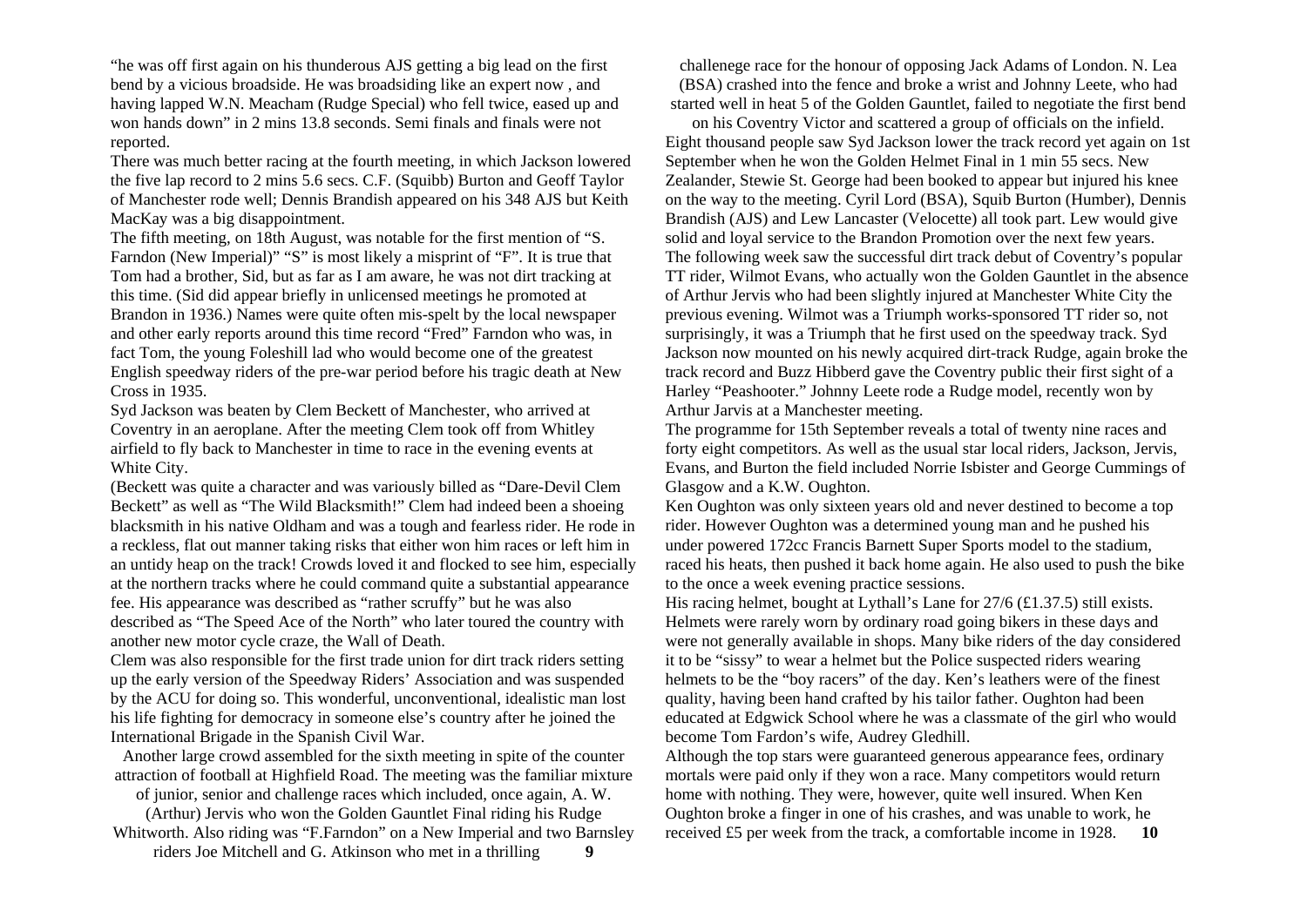Twenty eight races were programmed for 22nd September with forty competitors. The Midland Telegraph correspondent, however, counted sixty riders. No doubt the pits were rather congested. There were a host of crashes and machine failures, neatly summed up in the following day's newspaper as "good sport at Lythall's Lane." All the usual riders took part - Jervis, Jackson, Burton, Farndon, etc. and most of the five lap races were contested by five or six riders. There was a wide cross section of machines used at this meeting. The MDT had heard, "on good authority," that the management of Foleshill Dirt Track Races were negotiating with the Rover Company for the taking over of the Rover cycle and running track for the purpose of building a dirt track. It was generally accepted that the Foleshill track had its shortcomings which included its inaccessiblilty, and that the Butts site, being centrally situated, would probably be better supported. In reality it was more than likely that the difficulty of true broadsiding, the very essence of dirt track racing, was the main reason for the number of spectators attending being only moderate. On 29th September an attractive programme at Foleshill was watched by a modest crowd. Most of the regular riders were there together with Wolverhampton based Harry Taft and Billie Dallison. There was a ladies challenge race won by Miss Ethel Bolton, Jarvis's sister in law, on an AJS. Syd Jackson was in Vienna with the victorious motor cycle football team. 6th October saw the twelfth meeting of the season at which Billie Dallison beat Syd Jackson, who had just come back from Vienna, in a challenge race. After the meeting at Foleshill Dallison and several other riders made the short trip to Barndon to ride in Covetry's first illuminated speedway meeting. A week later on 13th October Foleshill staged its last meeting of 1928. Syd Jackson regained the Golden Helmet, lost to Dallison in his absence, won the News of the World Championship Belt and, together with the Golden Gauntlet, now held all the Lythall's Lane trophies.

What future had the sport as the end of the first season drew to a close? A fine perceptive piece by "Ixion" of the Motor Cycle warned of the fickleness of the sporting public and suggested that a league system would be required to hold their sustained interest. "Ixion" also noted the far more thrilling spectacle of night time racing under lights and applauded the determination of both promoters and riders to never allow betting, thus ensuring good clean sport. Greyhound meetings continued through 1929 but there was no dirt track action. In March 1930 the stadium owners considered re-opening it for speedway racing and even applying in the following year for membership of the Speedway League. They were immensly proud that established stars such as Jackson, Farndon, Jervis and Burton had first raced at Lythall's **11** 

Lane. The track was to be refurbished in red ash, the bends widened and ACU approval was to be sought straight away. "Coventry's pioneer track," "Stadium Super Speedway" was set to re-open in May as a sporting club. Racing eventually got under way on Tuesday 10th June at 7.30pm. Six thousand spectators saw 25 events on the 352 yard circuit. Principal riders were Bert Spencer, Freddie Hore, Harold Stevens and Ben Unwin, with Fred Wilkinson and Arthur Sherlock from Leicester Super. Match races between Stevens and Sherlock were eventually abandoned "owing to their having exhausted their equipment" and the prize money was divided between the two. Meetings now switched to Mondays and on 16th June Ginger Lees of Liverpool made his Foleshill debut. He was joined by Stevens as well as Jack Barber (Sheffield), Larry Boulton (Liverpool) and George Marsh (Leicester). The highlights in an evening of much improved racing were the performances of Lees who won most of his races and established a new track record for four laps of 79.8 secs.

Joe Abbott of Preston swept the boards on 23rd June beating Harold Stevens in two straight match races and winning both handicap and scratch finals. Frank Chiswell, Joe Dallison and Fred and Al Wilkinson also rode. Abbott and the spectacular Ginger Lees were booked for the fourth meeting. When in the second of their match races, Abbott, leading, crashed heavily and was struck by Lees. Joe was quickly to his feet, remounted and won the race to the disgust of the crowd who shouted "rerun it." It was explained later that Ginger had urged Joe to go on and finish as his own machine was badly damaged.

Only 1500 people attended the fifth meeting on 7th July. Improvements to the deep rutted bends improved racing but no major stars were booked. Lythall's Lane's final meeting was held in unfavourable weather on the evening of Monday 14th July. A meagre 1500 crowd saw an innovative eight a side team contest. Among those competing were Broncho Bianchi, Ben Unwin, Alec Bowman and Dilly Gittens.

Two days later the management announced the suspension of racing, It had been difficult running meetings without the availability of Saturdays and top riders were often unavailable. However, many recalled the thrills that Syd Jackson and Arthur Jervis used to give them on the narrow Lythalls Lane track.

The stadium site was redeveloped for housing.

## **Worth A Look?**

**Keith Farman**, suggests that some promoters might like to have a look at Caister Road, home of his beloved Yarmouth Bloaters. The surface is tarmac but, if a reasonable shale surface could be laid at Rye House, why not elsewhere. **12**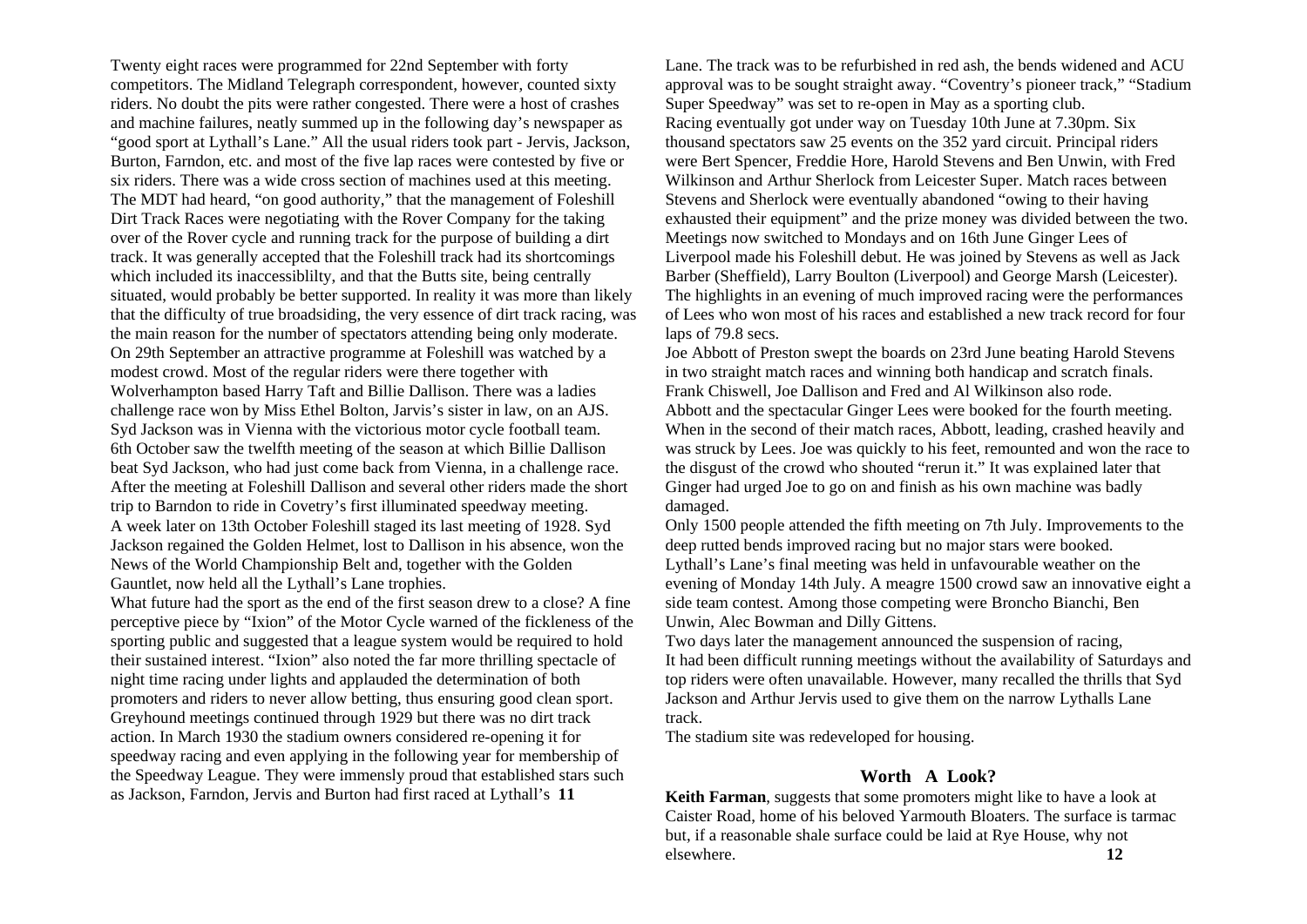## **CAN YOU HELP?**

We had a pile of requests with the subscription forms and have struck while the iron is hot to avoid you waiting. Can we remind you to try to make your requests as specific as possible - dates / years / as we find very general enquires tend to fail to find much assistance. We do serialise requests 20 at a time like the first request below.

**Eric Watson**, 43 Hammonds Green, Totton, Southampton, SO40 3SU is seeking information on team colours (TC), and logos on race jackets (L) and team nicknames (N) for: Rochdale Northern League 1929 - 30 TC,L,N); Cardiff Non League 1928 - 30 & 34, 35, 37; Provincial League 1936 (TC,L,N); Crewe Non League 1929 - 30 (TC,L,N); Dagenham 1932 - 39 (TC,L, Daggers); Eastbourne Non League 1932 - 39 (TC,L,N); Exeter Non League 1929 - 31, 34 (Red & White, Red Roundel with White 'E',N); Halifax Non League 1928 & 30, Northern League 29 (TC,N,L); Salford Northern League 1929 (TC,L,N); Burnley Northern League 1929 (TC,L,N); Bolton Northern League 1929 (TC,N,L); Long Eaton Non League 1929 - 32 (TC,L,N); Portsmouth Non League 1929 - 30 (TC,L,N); Grenford Non League 1928 -29, 31 (TC,L,N); Audenshaw Non League 1929 - 31 (TC,L,N); Wolverhampton Non League 1928 - 31 (TC,L,N).

**Keith Farman**, 230 Beccles Road, (not 250) Gorleston on Sea, Great Yarmouth (01493 668139) is looking for a photograph Jimmy Golding plus portrait photographs of Phil Day, Joe Rodwell and Bob Womack. **Adrian Pavey,** Plot 3 , Commongate, Low Moresby, Whitehaven, Cumbria, CA28 6RX is looking for information about Aussie Vic Ctercteko who appeared at Workington in 1932. (At Leeds in 1931 and made one appearance at Marine Gardens that year. -Jim Henry). Also: Did Harold Jackson of Belle Vue fame come from Barrow ? and Can anyone provide information about Frank Burgess ( Belle Vue '31- JH) Jim Fewster and Jim Quarmby ? **Bob Ozanne**, 51 Heath Road, Hillingdon, Middlesex (02085616993) is looking for heat details for 1932 Wimbledon v Clapton 27.06; Clapton v Crystal Palace 5.10; Wembley v Crystal Palace 6.10; and Wimbledon v Crystal Place 10.10.

**Mick King**, 24 Rothwell Road, Malvern Wells, Worcestershire, WR14 4HX is wondering about Lichfield Speedway Supporters Club as he has been asked by a relative who has seen an advert on the Internet for a replica bus in a yellow and black livery beaing that name. Apparently the bus was manufactured by Corgi.**Mark Sawbridge**, Flat 5, Malcolm Court, Lower Vauxhall, Wolverhampton, WV1 4SS, 01902 713950 is looking 4th placed riders in 1951meetings Wolverhampton v Exeter 18.05; v Poole 25.05, **13**

v Rayleigh 1.06; v St Austell 8.06; v Cardiff 15.06; v Plymouth 22.06; and versus Wolverhampton at Aldershot 23.06; at Plymouth 28.06; at Cardiff 19.07; at Rayleigh 25.08; at cardiff 30.08; and at St Austell 18.09. **Les Hawkins**, The Conifers, Mount Pleasant Drive, Tadley, Hants 0118 9815273 is looking for photographs of action at Longmoor / California. **Glynn Shailes,** 64 Station Road, Purton, Nr Swindon, Wilts SN5 4AJ 01793 77009 is seeking information about the Ipswich v Southampton fixture of 24th March 1951. Most reports indicate the event was rained off but a programme has emerged that indicates the match was rained off after 4 heats.

**R.L.Blackstone**, 4 Springfield Road, Southwell, Notts, NG25 0BT 01636 812606 is seeking information on the career of Don Lawson who was supposed to be a nephew of Aub Lawson in the 1950s. (Don Lawson rode for Newcastle 1950 and 1951 Jim H.)

**Dave James**, 222 Channel View Flats, Grangetown, Cardiff, CF11 7HU is wondering if Neath Abbey, used in 1962 for the Provincial League team, ever staged meetings prior to 1962. He is also seeking information on a possible track at a known grass track venue at (the painfully named) Pyle near Bridgend, Glamorgan. Dave is also seeking heat details or photocopies of programmes of any 1935/1936 meetings at Sloper Road, Cardiff.

**Kevin Maguire**, 24 Wheatcroft, Hanover Street, Batley, West Yorkshire, WF17 5BW 01924 470769 is looking for information about: Jess Halliday who promoted at Bardford Greenfields early 1960s; Jim Streets a former Odsal Promoter and details who was of the "Merlin Man."

**Graham Haynes** is seeking photocopies of match reports for the pre-war England v Australia Tests staged both in England and Australia. Graham also asks if the Southampton v London match staged on 3.11.1928 was the first ever team match and was the meeting at the same venue on 17.11.1928 the first ever England v Australia event ? (Note: Many, so called, test matches in 1928 were merely a series of match races. Jim H.)

**Bryan Tungate**, 66 Cuckoofield Lane, Mulbarton, Norforlk, NR14 8AZ 01508 578460 is looking for full heat details for Norwich meetings at Sheffield, Newcastle and Middlesbrough 1946, 1947, 1948, 1950 and 1951. **Vic Butcher** , 7 Derwent Close, Tangmere, Chichester, West Sussex, PO20 6FQ 01243 532819 is looking for newspaper match reports / heat details for Southampton pre war homes and aways. Vic is also looking for heat details including second halfs for Southampton at Eastbourne, Stoke, Wombwell, Cradley, Hastings, Tamworth and Fleetwood in the era 1947 to 1950. **Richard Hine**, 19 St Thomas' Street, Brampton, Chesterfield, S40 3AH 01246 554206. E-mail Rich@comparapa.demon.co.uk is seeking a full list of the Poole fixtures for 1948 season.

**Paul Houghton,** 55 The Moorfield, Stoke Aldermoor, Coventry, CV3 **14**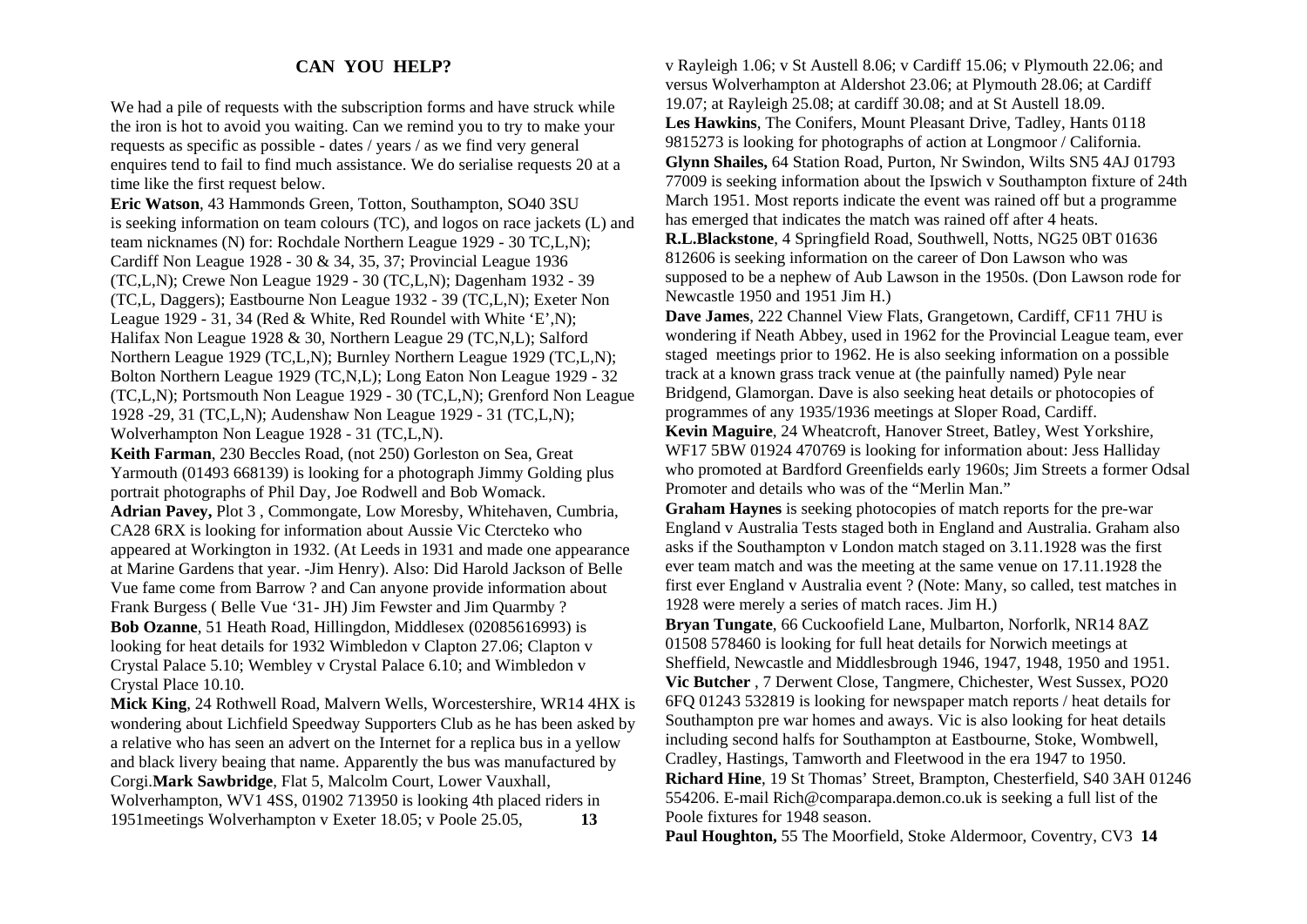1DL 02476268744 is seeking full heat results for Coventry's 1929 meetings plus any press cuttings for meetings after 30.9.1929. Also looking for details and photographs of Tom Farndon.

**James E.Gooderham,** 3 Riverview Road, Harkstead, Ipswich, IP9 1BL 01473 327174 wants to know if the following programmes were printed and issued at the meeting. 1951: Norwich v Southampton at Ipswich 24.3 and 14.4; 1952: Long Eaton v Ipswich 14.4; 1953: Rayleigh 4 Team Tournament 1.8; St Austell v Ipswich 11.8; Ipswich v Oxford 29.8; 1954: Ipswich v Exeter 7.8; Motherwell v Ipswich 10.9; 1.10; and 8.10; 1955: Southampton v Ipswich 3.5; Poole v Ipswich 13.6; Exeter v Ipswich 18.7; 1956: Ipswich v Stockholm 12.4; 1958: Ipswich v Leicester 8.5; Belle Vue v Ipswich 26.7; 1959 S.A.L. at Ipswich 13.5; 1960: Norwich v Ipswich 11.6; Rye House v Ipswich 18.9; 1964 Ipswich v Newpool 4.8; 1965: Trophy Meeting at Ipswich 19.6; 1975 Peterborough v Ipswich 11.4; 1976: Belle Vue v Ipswich 22.9.

**John Sampford**, 2 Fairfield Avenue, Grays, Essex, RM16 2LT 01375 377552 wants to know if they following Rayleigh programmes were destroyed or used at a later date v West Ham 11.5.1950; v Swindon 12.9.1951; v Plymouth 29.8.1953; v Coventry B 6.6.1960. Cardiff v Rayleigh 11.10.1951 and 8.5.1952. John wonders if Rayleigh were involved in meetings at Rye House on 12.4.1959 and 2.8.1959.

**Tony Steele**, 22 Church Street, Billesdon, Leicester, LE7 9AE 0116 259730 is seeking details of speedway on film - any format e.g. 8mm etc.

**Mick Bird**, 18 Tyndale Street, Leicester, LE3 0QP, who, along with others, is working on a catalogue of programmes, is seeks details of training meetings for which programmes were produced and details of what happened to rained off meeting programmes. i.e. were they re-issued or re-issued with an insert. Also seeking details of meetings where one meeting had two programmes of differing covers e.g. a World Final in the 1950s.

(Editors - Could we add assistance on programmes printed in different colours as was the case at St Austell in the early 1960s and at least one junior event (white and green versions) at Linlithgow.)

# **Who Is Doing What**

We carry on with details of subscribers who have provided details of their interests or research work. If you think you can help anyone listed here, please contact them.

**Les Hawkins California / Longmoor; Aldershot** 

"The Conifers" Mount Pleasant Drive, Tadley, Hampshire, RG26 4XA 01189 815273

**Graham Haynes Wembley, Southampton, New Cross, White City London. England v Australia 15** 

16 Kempton Close. Alton, Hampshire, GU34 2TY 01420 89144

#### **Richard Hine Poole Home and Away**

18 St Thomas' Street, Brampton, Chesterfield, Derbyshire, S40 3AH 01246 554206

## **Jeff Holmes Glasgow Speedway**

24 Castle Road, Newton Mearns, Glasgow, G77 6DQ 0141 616 0229

## **Phil Hood Newcastle Brough Park**

77 Mayfield Road, Eastrea, Whittlesey, Cambridgeshire, PE7 2AY 01733 350460

#### **Peter Hopkins Liverpool Stanley and Seaforth**

127 Strathcona Road, Wavertree, Liverpool, L15 1EB 0151 280 7254

#### **Paul Hornsby Peterborough**

186 Broadway, Yaxley, Peterborough, PE7 3NT 01733 241768

## **Paul Houghton Coventry Pre War**

55 The Moorfield, Stoke Aldemoor, Coventry, Warwickshire, CV3 1DL **Roger Hulbert All Four Hull Speedways** 

6 The Garth, First Lane, Anlaby, Hull, HU10 6UY 01482 648240

**Mike Hunter Scottish Speedway, Speedway Films**  33 Groathill Road South, Edinburgh, EH4 2LS 0131 332 1127

**Bill Huntley Pre-War Riders, especially West Ham**  28 Rillside, Furnace Green, Crawley, West Sussex, RH10 6PQ 01293 412084

**Paul Inchley Brafield Speedway** 

27 Grange Road, Wigston Fields, Leicester, LE18 1JH 0116 257 0620

**Jeremy Jackson All West Country Speedways** 

"Glen Maye" 85 Park Way, Fairfield Park, St Austell, Cornwall, PL25 4HR 01726 66484

#### **Matt Jackson Biography of all speedway riders**

11 Crescent Road, Nether Edge, Sheffield, South Yorkshire, S7 1HJ 01114 2500674

## **Peter Jackson Post War National League**

41 Riversfield Road, Enfield, Middlesex, EN1 3DH 0181 366 3295

**Norman Jacobs East Anglian and London Speedways**  101 Farmleigh Avenue, Clackton on Sea, Essesx, CO15 4AU 01255 426115 **16**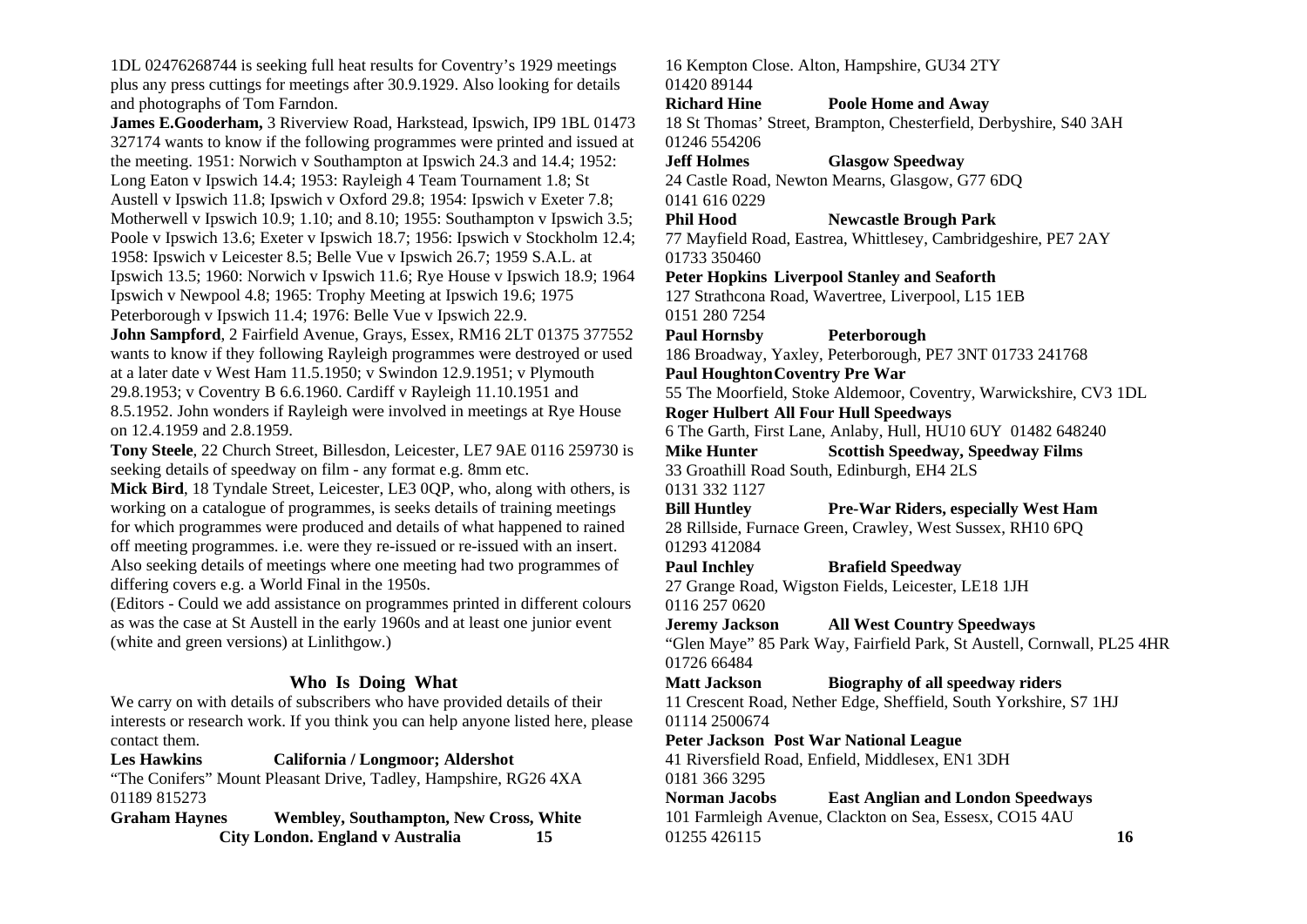#### **Trevor James Blackpool, Rochdale, Belle Vue, Liverpool,Wigan**

14 Keats Road, Greenmount, Bury, Lancashire, BL8 4EP 01204 886959

**Dick Jarvis Canterbury & Edinburgh Speedways**  47 Old Park Avenue, Canterbury, Kent, CT1 1DN

**Steve Collins British Speedway Results 1929 - date, especially Pre War** 

12 Ash Tree Drive, Haxey, Doncaster, South Yorkshire, DN9 2JT 01427 754138

**Alan Thompsett Details of Speedway activity on 12thMay 1923 to date.** 

5 Longmead Road, Ryde, Isle of Wight, PO33 2TN 01983 564869 **Don Gray Pre War Teams and Riders** 

Old Orchard, High Street, Waterbeach, Cambridgeshire, C85 9JU 01223 862279

#### **Colin Greenwell Middlesbrough Speedway**

71 Skippers Lane, Normanby, Middlesbrough, Cleveland, TS6 0JE

**Jim Gregory Early Speedway Bikes & meetings he rode in**  Holly Lodge, 5b Roundabout Lane, Welyn, Hertfordshire, AL6 0TH 01438 714462

#### **Steven Harland Middlesbrough Speedway**

8 Bramley Parade, Bowesfield Lane, Stockton on Tees, TS18 3JG 01642 656803

#### **David Hartley Track details especially Leeds & early Iwade**

26 Haugh End Lane, Sowerby Bridge, West Yorkshire, HX6 3BJ 014222 829933

**Jim Henry Glasgow Tigers 1945 - 1954 & 1956 and Motherwell (Lanarkshire) Eagles 1950 -54** 

#### **Additional Info**

**Bob Ozanne** adds to Mike Terran's item in Vol 2 No 4 re 1929 Star Championship.

Jack Parker v Jimmy Hayes: The Southampton clash was scheduled for Saturday 27th July. Unfortunately it never took place because Jimmy was so badly injured at Bannister Court on Wednesday 17th July (see Vic Butcher item) when he broke his pelvis. He was on the critical list for some time and out of action for the season. Jack Parker went on to the next round by default. Thankfully Hayes returned in 1930.

Stan Catlett withdrew from the contest after defeating Alf Chick because**17** 

he was going home to Australia by boat. He embarked before the end of August 1929 by which time the second round of the Overseas action had only just started.

**Jim Henry** wonders if Norwich were the only track to set a start time for each heat in their programme. The 1948 editions show heat 1 starting at 7.30pm, heat 2 at 7.35.25, heat 3 at 7.40.5 and so on in multiples of five and a quarter minutes with a ten and a half minute gap between heat 14 and the start of the second half.

**Colin Pike** of Surbiton points out that Speedway in East Anglia gives Max Pearce's age as 23 when he died not 28 as per Vol 2. No.4. Can we clarify ? **Alex Broadhurst** "A proud Mancunian" takes Adrian Pavey to task over his mention of Droylesden being a sand track. According to Alex the sources he has consulted confirm the venue was a cinder track. The event at Droylesden in 1927 has always been a contender for first meeeting in the UK and it is an old chestnut which will rumble on and on.

Alex also would like confirmation of the date of death of Jim "Indian" Allen as he questions the mention in Don Gray's article about 1931. (I suspect the confussion is due to the report Alex has read. If I recall correctly Allan was fatally injured in one meeting and died on the day of another, hence the abandonment of the second meeting. However I stand to be corrected. Jim H.) **Andrew Anderson** of Dorchester questions the date given for the death of Reg Vigor. According to Andrew, Peter Jackson has him riding in a match on 27th September 1937 but The Speedway Researcher has his date of death as 27th July 1937. Can anyone sort this one out ?

**Chris Byles**, 49 Brendon Road, Wellington, Somerset, TA21 8RN 01823 664323 Email Chris@exeter-falcons.demon.co.uk

http://www.dirttrack.clara.net/ passes on some infromation about the bikes we've mentioned in previous editions.

The Italian Villa, made around 1979/80, had two types namely the 500NE and the 500SP. The former was an OHV (overhead valve) 500cc (cubic centimetres capacity) offering 55BHP (brake horsepower) at 7,000 revs (revolutions per minute) whilst the latter was a DOHC (double overhead camshaft) type offering 60BHP at 8,000 revs.

Chris thinks the Benneli should be Bellini and advises these were built by Paola Bellini from Verona and Walter Kruger, a German Porsche mechanic using a Weslake OHV bottom half and a SOHC (single overhead camshaft) 2V (two valve) Porsche head. A normal roller chain drove the camshaft on this Type T152 engine. A later Type T154 was made using a Weslake bottom end but Bellini made a new cylinder and a new four valve head machined from a solid piece of alloy. In 1981/82 Bellini started to make his own engine, the Type 254. This was followed by a Type 354 which, like the 254, was then quite innovative **18**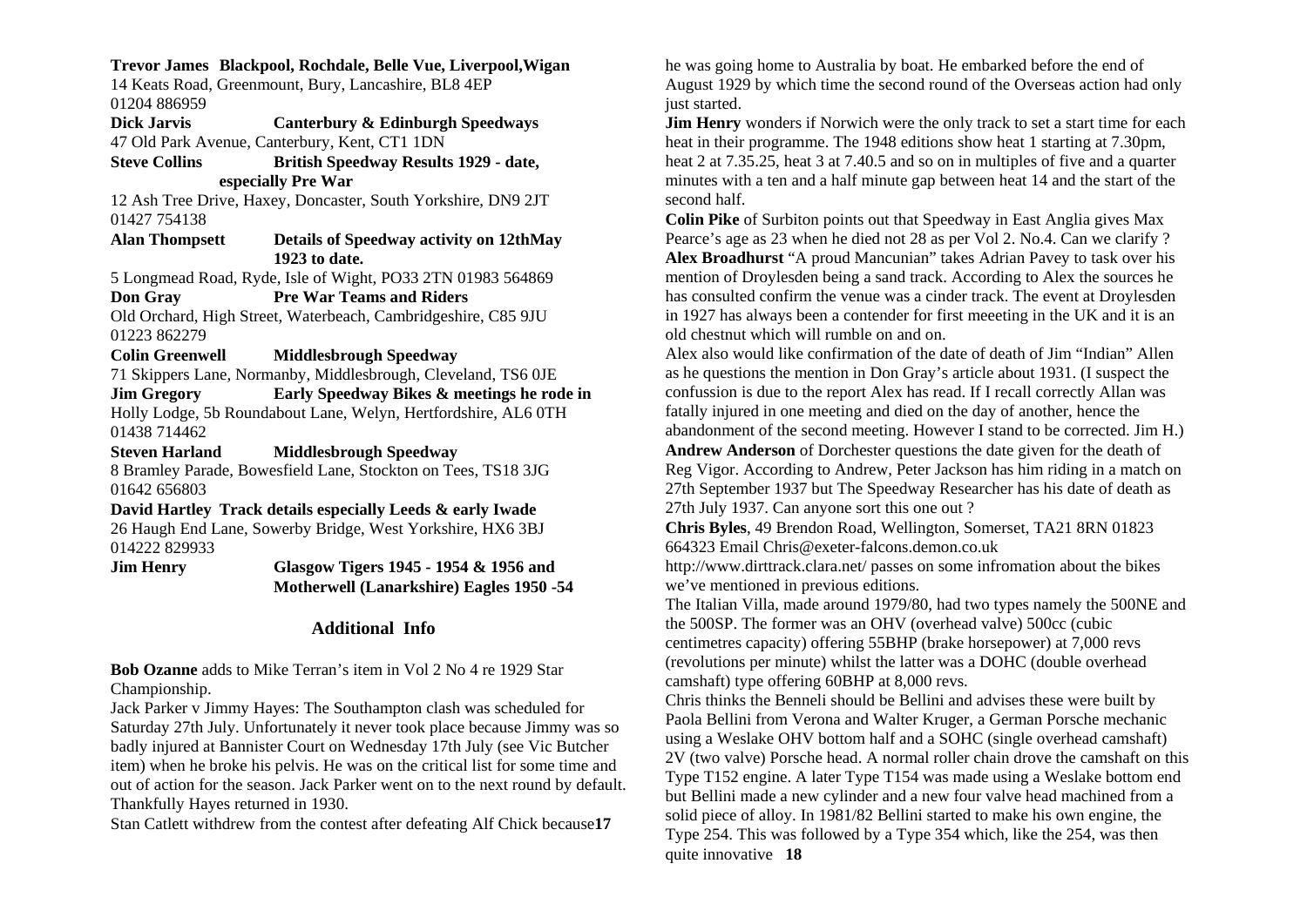for a speedway engine. The 354 recycled the engine oil in the days of total loss systems and turned out 63.5 BHP at 8,600 revs running up to a maximum 11,000 revs. Bellini later built a SOHC 4 valve engine using a GM SOHC head with the drive delivered using a roller chain.

Chris thinks the Husqvarna owned by Richard Foreshaw dated from 1931. Chris also has the technical specification for the Phil Pratt PPT of 1985. The New Zealand motor is probably the Denco made by Denco Engineering which Chris indicates was quite technically advanced.

For the more technically minded looking for full details we suggest you cantact Chris directly or have a look at his web site.

Chris advises that he is researching the Cole engine made by Howard Cole Senior and would welcome any help and information anyone can provide.

## **( or why doesn't Jim get it right first time? )**

**Andrew Anderson** and others correctly point out Peter Bailey was killed at the entrance to Brandon Stadium, Coventry, not Holland in 1974 not 1973. Andrew and others also picked up the slip in Vol 3 No. 3 Star Championship details - Francis and Farndon should indeed be Crystal Palace not Plymouth. (Anyone want to volunteer for proof reading?)

**Bryan Tungate** points out that our ACU Northern Cup table is a bit wide of the mark. The reason is that home wins scored 2 points but away wins scored 3 points. Similarly a home draw earned 1 point but an away draw earned 2 points. An other oddity pointed out by Bryan is that despite the event requiring a 16 heat format six of the fixtures : Glasgow v Birmingham, v Norwich and v Sheffield and Newcastle v Glasgow, v Norwich and Norwich v Middlesbrough were all raced over the 14 heat format. Norwich won the event with 17 points(not 14) , Middlebrough had 16 (not 14), Sheffield 13 (not 12), Birmingham 9, Glasgow 6 and Newcastle 5. For and against home Norwich should be amended to 489 - 430 and for Middlesbrough 492 - 454. Bryan also suggests that the Northern League results grid should be modified. Middlesbrough 46 Sheffield 38 not 49 - 34 and Newcastle 49 Sheffield 34 not 48 - 34. Also amendments to for and against Sheffield A 844.5 (not 851.5); Norwich A789 (not 793); Birmingham H 741 (not 740); Newcastle A 862 (not 806) and Glasgow 810 - 862 (not 811 - 865.)

Bryan questions if the Norwich side were ever called the Canaries.

Bryan suggests the issue of the No. 18 race jacket goes back to 1963 when Antonin Kasper qualified as Continental Reserve but could not ride and was replaced by Ron Mountford.

Finally Bryan suggests the lights out incident featuring Peter Lansdale was a Foot Forward v Leg Trailers match at Liverpool.

**Jim Henry** has finally found the song title which formed the basis for Gundy Harris' nickname. It is "The Road to Gundagai." See Speedway News 17.10.1948 page 5. **19**

**Keith Brooker**, 18 Harefield Road, Maidenhead, SL6 5EA suggests that we should carry "where are they now" type articles. The editors are not sure on this one so we'll let you think about it and canvas opinion when we issue the next renewal slip.

## **Obscure Mentions**

Articles and items about speedway turn up in lots of unusual places and we would like to tell you about them. How is this for starters. Ecurie Ecosse magazine Vol 9 No8 July 1966 has an article entitled "Rosalind Goes Ga-Ga Over Cha Cha!" about Rosalind Smith's liking for Charlie Monk and Scottish Speedway in general. Rosalind is better known these days as Ros Isbister. Another interesting item has been sent in by **Chris Marsh** from Chesterfield. It is an extract from the Bradford City F.C. Fanzine called The City Gent. This magazine carried an item about Bradford Greenfield Stadium and gives a brief history of the dirt track (described as primitive version of speedway) in 1928 and the revival in 1961 - 62. The article also carries an ordnance survey map showing the stadium.

**Norman Jacobs**, 101 Farmleigh Avenue, Clacton on Sea, Essex, CO15 4UL 01255 426115 tells of the publication called Picture Postcard Monthly and the March 2001 which carries an article by Norman about postcards that recall the early days of speedway racing.

## **Web Sites**

The electronic age is with us!!! If you have a speedway information web page you want readers of **The Speedway Researcher** to know about please pass on the details and we'll publish them. Some have been listed in the Speedway Star of late.

# **Planning Help**

Are you a member of a group looking for a site for a new speedway track? If so this may be of help. Planning 23.2.2001 tells of group interested in raising the profile of motor sport in land use planning. Whilst it appears the group are geared towards moto-cross, it is possible they may be able to help speedway. Contact names are Richard Fordham and Alan Kind Email (Richard. Fordham@NCLAC.UK) and (alan@highwayman.demon.co.uk). Alan Kind is the Land, Access and Recreation Association's planning officer.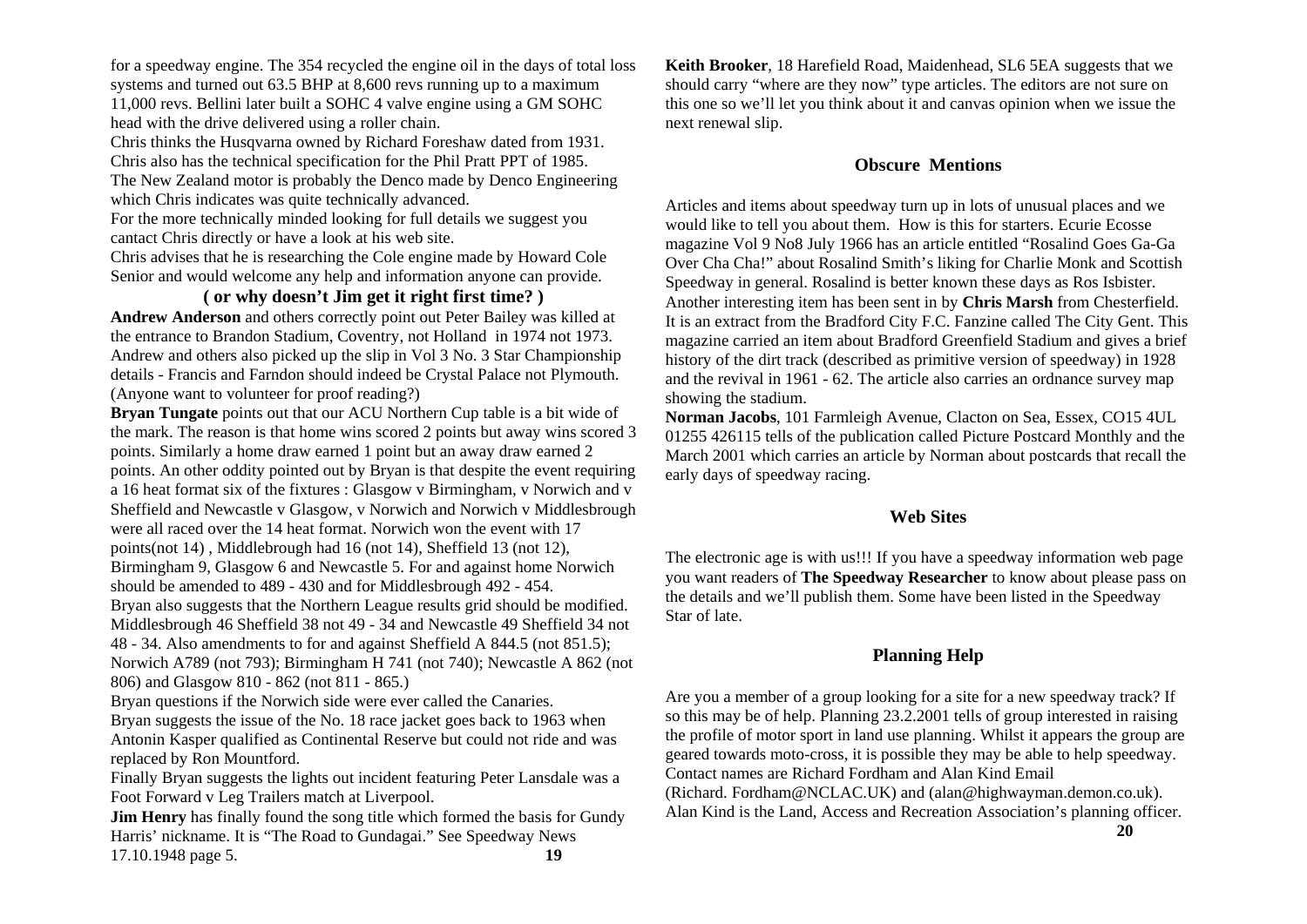## **Publications**

**Allan Batt**, PO Box 19 687, Woolston, Christchurch, New Zealand (ajbatt@hotmail.com)has published "Aranui a speedway legacy" costing £15, \$30 Australia and \$15 US all inc Air Mail postage. Cheques payable to A.J.Batt or by cash. (Could CV Chubb contact Allan re NZ engine.) **London Local Archives** (A Directory of Local Authority Record Offices and Libraries) are the subject of a book published by the Greater London Archives Network priced £4.50 will help you find where these are located. (The completed list of Colindale Library holdings for London will be published soon in The Researcher as will the list of Scottish newspapers held there.) **Robert Bamford**, 3 The Mews, Gastons Road, Malmesbury, Wiltshire, SN16 0BE has a few more publications as follows:

Somerset Yearbook 2000 £5.99 plus £1 p & p. The Flying Fryer - all about Paul Fry - £9.99 plus £2 p & p. 25 Years of Mad Dog - all about Martin Dixon - £8.99 plus £1 p & p. Jointly with John Jarvis - Track Photography II - £9 plus £1 p & p and The Birth of the Bulldogs £8.99 plus £1 p & p. Cheques / POs payable to Robert Bamford.

**Howard Jones**, Speedaway Publications, 26 Cheviot Avenue, Lytham St.Annes, Lancashire, FY8 4TE 01253 733288 has published No.4 of the defunct tracks series on Nelson (Lancashire) £2.50 inc p & p, and the Stoke Handbook 2000 £3.00. The History of Ellesmere Port is due out on August 1st cost £10.99. Subscriptions for the Speedway Programme Monthy £3 for a single issue and £30 for 12 issues. Cheques payable to H.Jones

## **Cigarette Cards**

We have received from **David Hartley** a detailed list of cigarette cards and will publish this information in a forthcoming edition. However, David has a gap in his information - in the A & J Donaldson Ltd, 69 Ingram Street, Glasgow series which seems to be from the late 1940s - early 1950s. For those in the know they are numbered from 400 to 438 (or higher if you know of higher numbered cards.) Can anyone tell us who featured on cards numbered 402, 406, 413, 417, 419 and 426? Two cards were numbered 408 and none to David's knowledge, was numbered 407.

#### **Programme Information**

**Speedway Programme Monthly** editor **Howard Jones** would be pleased to help anyone seeking information about speedway programmes. See above for Howard's address and magazine subscription details. **21** 

## **Speedway in Bridgewater?**

**Don Gray** from Waterbeach in Cambridgeshire wonders if anyone down in the Somerset cider country can help provide a bit more information about a possible venue in Bridgewater in the mid-summer of 1935. The track was possibly located at the local rugby ground in or near the town. The source of Don's information is Tom Morgan writing as Broadsider in the Sunday People.

## **Collection Policy**

Much in all as we try to be helpful The Speedway Researcher will not carry requests items sought by collectors. We do not want to cut across other publications that specialise in collecting. We do, however, carry your adverts provided by you in the envelope subject to availability of space. You may advertise for what you like, within legal constraints, for whatever you like. Contact Graham Fraser for details of availability of space etc.

## **Confidential Responses**

If you wish to respond to a request for information but do not wish to contact the person seeking the information then **The Speedway Researcher** will publish or pass on information as "honest broker" on a "name and address supplied" basis.

#### **Fanzines**

The wee advert in a recent Speedway Star for The Last Lough - £1 plus A4 sae from 22 South Road, Wooler, Northumberland NE71 6NJ prompts us to ask if you could pass on details of any fanzines for our publications section. The magazine title of the magazine all about Berwick Bandits makes reference to the deep rural Berrington Lough track in case you were wondering about the title. Equally we would be happy to give a mention in the Researcher to any supporters club publications currently in production.

**Deadline for items for next edition is : 31st August 2001 The Speedway Researcher is edited and published by : Graham Fraser Jim Henry**  Jim Henry **7b Bruce Street, 90 Greenend Gardens,**  Stirling, FK8 1PD **Edinburgh, EH17 7QH Tel : 01786 471992 Tel : 0131 664 7185 22**